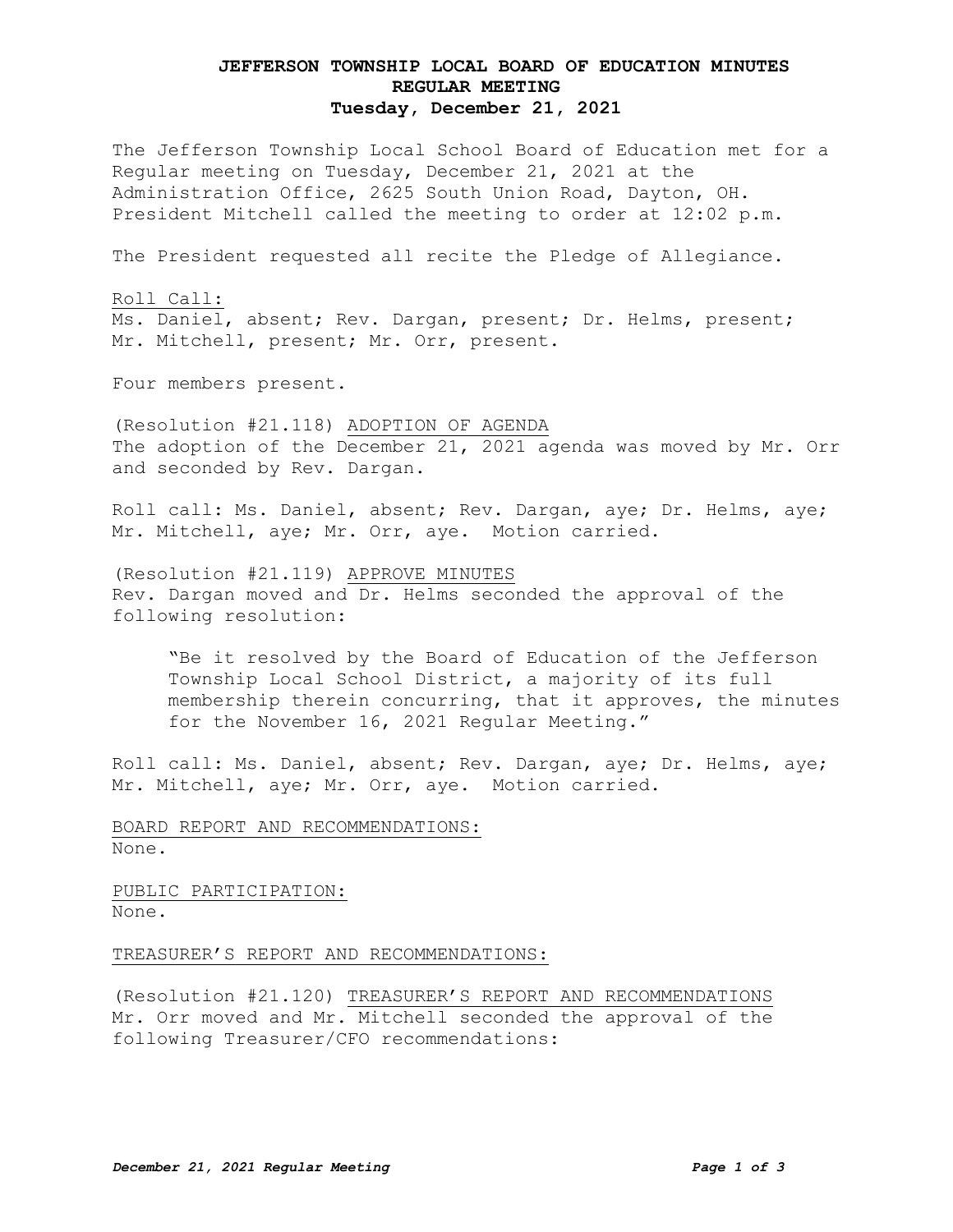## **JEFFERSON TOWNSHIP LOCAL BOARD OF EDUCATION MINUTES REGULAR MEETING Tuesday, December 21, 2021**

# APPROVE FINANCIAL REPORTS Recommend the adoption of the following resolution:

"Be it resolved by the Board of Education of the Jefferson Township Local School District, a majority of its full membership therein concurring, that it approves, the November 2021 Financial Reports as presented."

Roll call: Ms. Daniel, absent; Rev. Dargan, aye; Dr. Helms, aye; Mr. Mitchell, aye; Mr. Orr, aye. Motion carried.

#### SUPERINTENDENT'S REPORT AND RECOMMENDATIONS:

(Resolution #21.121) APPROVE PAYMENT IN LIEU OF TRANSPORTATION Mr. Orr moved and Rev. Dargan seconded the approval of the following Payment in Lieu of Transportation for the 2021-2022 school year:

Name School School + of Students Carl Schaefer St. Peters School 2

Roll call: Ms. Daniel, absent; Rev. Dargan, aye; Dr. Helms, aye; Mr. Mitchell, aye; Mr. Orr, aye. Motion carried.

(Resolution #21.122) APPROVE NUTRITIONAL STANDARDS POLICY Rev. Dargan moved and Mr. Mitchell seconded the approval of the following Nutritional Standards Policy:

### **Each district or school will provide copies of the report available to the public upon request.**

State law in Ohio requires each school district board of education and each chartered nonpublic school board or governing authority to adopt and enforce nutrition standards governing the types of food and beverages available for sale on the premises of its schools. Additionally, the board or governing authority must specify the time and place each type of food or beverage is available for sale. The standards specified for beverages and food are minimum standards. Local districts and schools may adopt higher standards.

Each board or governing authority assigns staff to make sure that the district or school meets the nutrition standards in state law. The staff prepares an annual report regarding the district's or school's compliance with the standards.